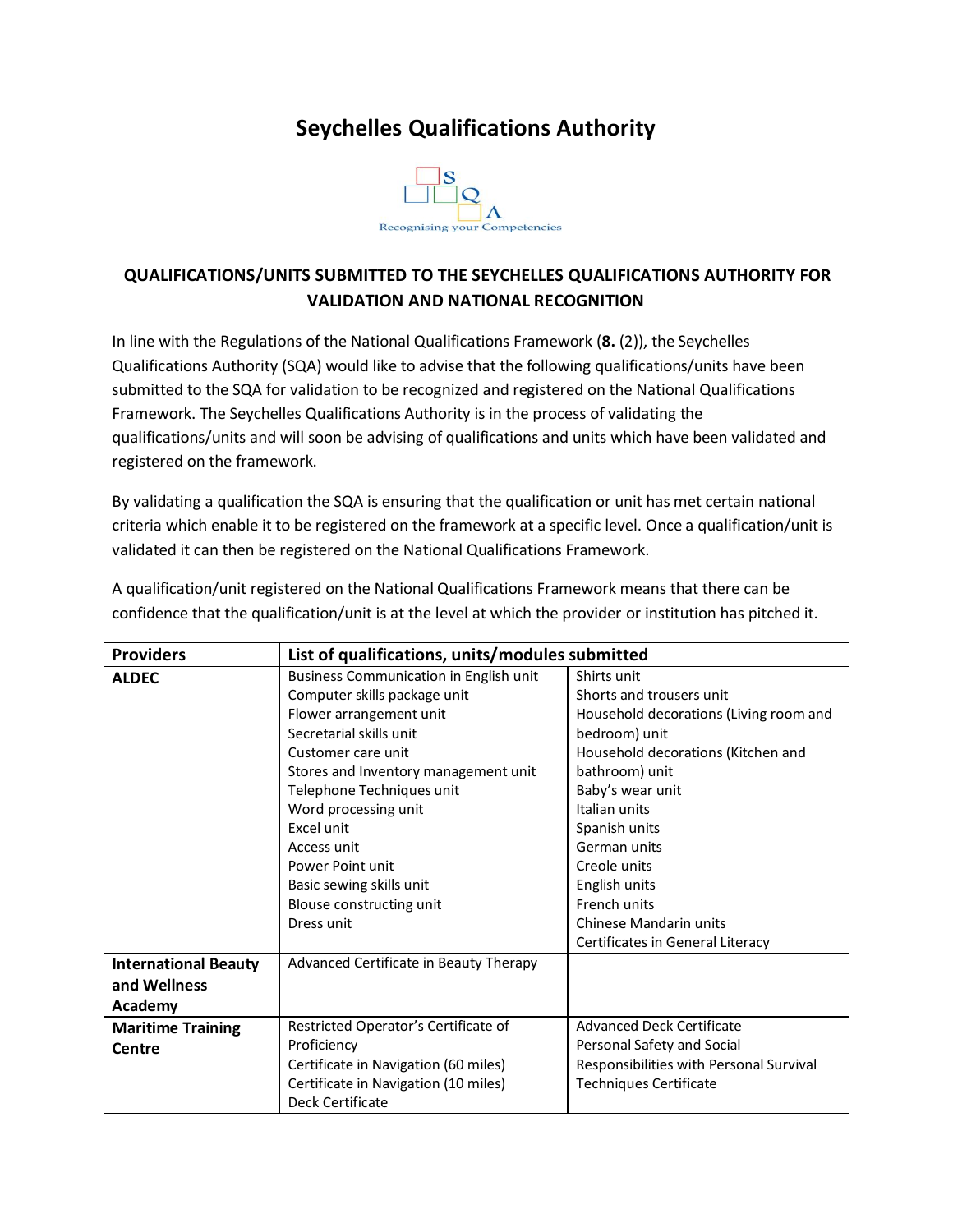| <b>Ministry of National</b>   | Module in Archicad Level I                                        |                                                                     |
|-------------------------------|-------------------------------------------------------------------|---------------------------------------------------------------------|
| Development                   |                                                                   |                                                                     |
| <b>National Institute of</b>  | Certificate in Technology and Enterprise                          | Diploma in Primary Education                                        |
| <b>Education</b>              | Education                                                         | Diploma in Secondary Education                                      |
|                               | Certificate in Day Care Management, Child                         | Advanced Diploma in Education                                       |
|                               | Care and Education                                                | Advanced Diploma in Educational                                     |
|                               | Certificate in Physical Education                                 | Leadership                                                          |
|                               |                                                                   | Post-graduate Certificate in                                        |
|                               |                                                                   | Education/Certificate in Education                                  |
| <b>National Institute of</b>  | Certificate in Health care assisting                              | Diploma in Nursing                                                  |
| <b>Health and Social</b>      | Certificate in physiotherapy assisting                            | Diploma in Pharmaceutical Science                                   |
| <b>Studies</b>                | Certificate in Basic nursing                                      | Diploma in Bio-Medical Science                                      |
|                               | Certificate in Dental therapy                                     | Diploma in Mental Health Nursing                                    |
|                               | Certificate in Pharmaceutical dispensing                          | Diploma in Social Work                                              |
|                               | Certificate in Biomedical Laboratory                              | Advanced Diploma in Anesthesia and                                  |
|                               | science                                                           | <b>Critical Care Nursing</b>                                        |
| <b>NARS</b>                   | <b>Advanced Diploma ICN</b>                                       |                                                                     |
| <b>Red Cross Society of</b>   | Save-a-life Certificate                                           | Practical first aid Certificate                                     |
| <b>Seychelles</b>             | <b>Emergency life support Certificate</b>                         | Standard first aid Certificate                                      |
|                               | <b>Basic First aid Certificate</b>                                | First aid at work Certificate                                       |
| <b>Seychelles</b>             | Certificate in General Agriculture Yr I                           | Certificate in Horticulture                                         |
| <b>Agricultural and</b>       | Certificate in General Agriculture Yr II                          | Advanced Certificate in Agriculture                                 |
| <b>Horticultural Training</b> | Certificate in Agriculture                                        | Advanced Certificate in Horticulture                                |
| <b>Centre</b>                 |                                                                   |                                                                     |
| <b>Seychelles Fire</b>        | Certificate for Recruit fire fighter                              | Certificate in Industrial fire fighting I                           |
| <b>Brigade</b>                | Certificate for Operational fire fighter                          | Certificate in Incident Command System                              |
|                               | Certificate in Maritime fire fighting I                           |                                                                     |
| Seychelles Institute of       | Certificate in Electronic servicing                               | Diploma in Mechanical and Electrical                                |
| <b>Technology</b>             | Certificate in Mechanical engineering                             | engineering                                                         |
|                               | Certificate in Motor Vehicle engineering                          | Diploma in Motor Vehicle engineering                                |
|                               | Certificate in Masonry                                            | Diploma in Telecommunications                                       |
|                               | Certificate in Carpentry and joinery                              | Diploma in Construction industry                                    |
|                               | Certificate in Plumbing<br>Certificate in Painting and Decorating | Advanced Diploma in Mechanical and<br><b>Electrical engineering</b> |
|                               | Certificate in Refrigeration                                      | Advanced Diploma in Telecommunication                               |
|                               | Certificate in Electrical installation                            | Advanced Diploma in Construction                                    |
|                               |                                                                   | industry                                                            |
| <b>Seychelles Police</b>      | Certificate for Recruit Police Officer                            |                                                                     |
| Academy                       | Certificate for Cadet Police Officer                              |                                                                     |
| <b>Seychelles</b>             | Diploma in Secretarial Studies                                    | Certificate in Fine Arts                                            |
| Polytechnic                   | Diploma in Accounting                                             | <b>Basic Certificate in Graphics</b>                                |
|                               | Advanced Diploma in Accounting                                    | <b>Basic Certificate in Textile</b>                                 |
|                               | Higher Certificate in Fashion and Textile                         | <b>Basic Certificate in Fashion</b>                                 |
|                               | Higher Certificate in Design                                      | <b>Basic Certificate in Fine Arts</b>                               |
| <b>Seychelles Tourism</b>     | <b>Basic Bar Service Certificate</b>                              | Basic Food production and Culinary Arts                             |
| Academy                       | Basic Housekeeping and Laundry                                    | (VDS) Certificate                                                   |
|                               | Certificate                                                       | Basic Restaurant and Bar Service Skills                             |
|                               | Basic Pastry and Baking Certificate                               | Certificate (VDS)                                                   |
|                               | <b>Basic Hotel Rooms Reservation and Sales</b>                    | <b>Basic Tour Guiding Skills Certificate (VDS)</b>                  |
|                               | techniques Certificate                                            | Basic Housekeeping and Laundry                                      |
|                               | Telephone Communications and Etiquette                            | Certificate (VDS)                                                   |